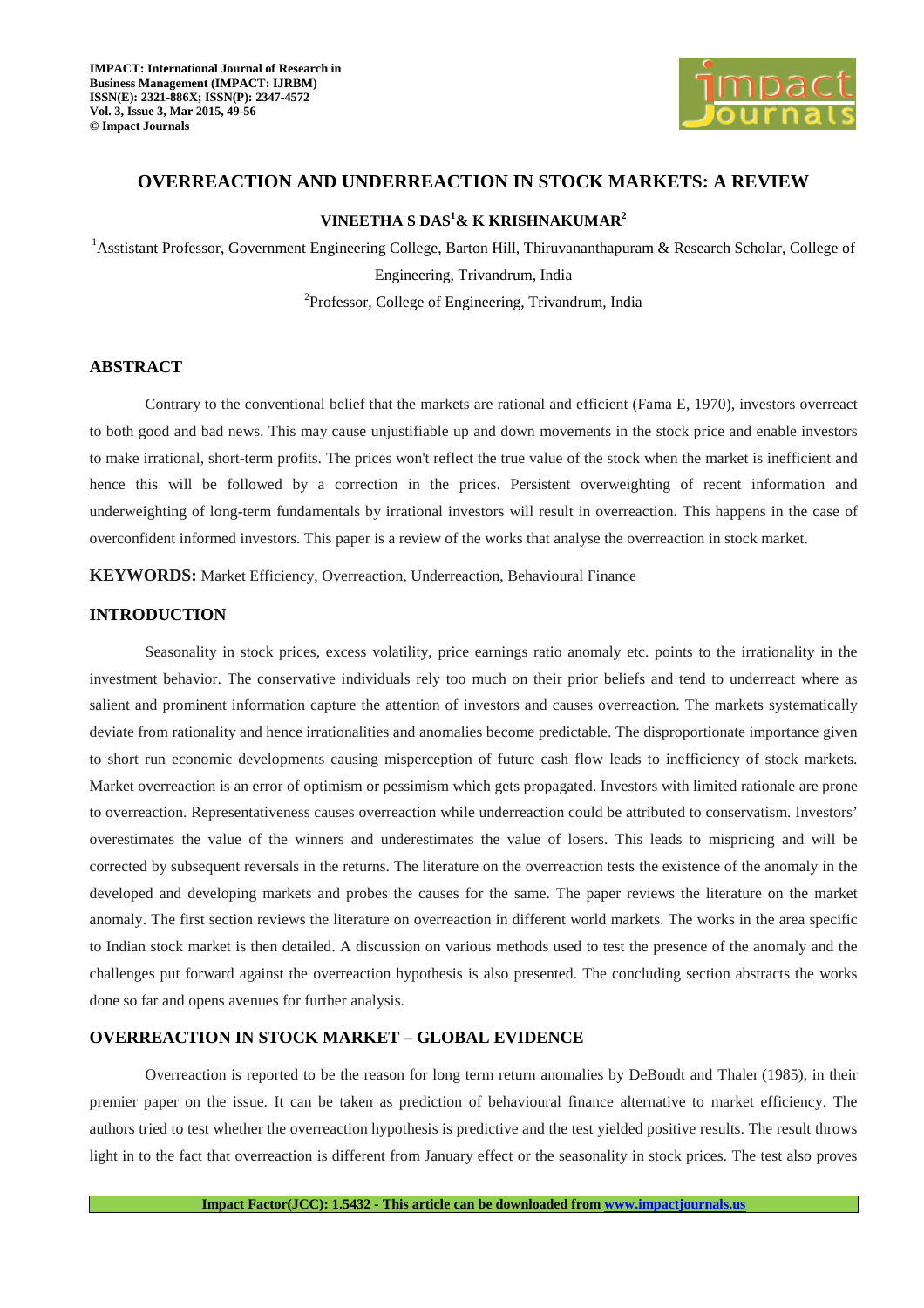that looser portfolios outperform the winners and is less risky. The P/E ratio anomaly is reported to be a potential indicator of overreaction. In their follow-up paper (DeBondt and Thaler, 1987), they reported that the winner loser effect could not be attributed to size or the risk measured by CAPM betas. The evidence confirms that investors overreact to short term earning.

David N. Dreman and Eric A. Lufkin (2000) presents evidence that fundamentals show little or no change and continue the trend when there is sharp changes in the performance of the stocks. The extreme price performance couldn't be attributed to risk. As per the findings overreaction is evident before the portfolio formation. The work suggests that overreaction and underreaction are part of the same process and overreaction followed by, underreaction, not equilibrium is normal in investment markets. Evidence shows that the price reversals are not due to changes in fundamentals. It cannot be attributed to risk also. Hence the authors conclude that the overreaction of irrational investors contributes to these extreme price movements.

Jagadeesh (1990) and Lehman (1990) confirms abnormal returns for contrarian strategies in the short run and attribute this to short term price pressure and lack of liquidity and not to overreaction as the strategies are transaction intensive. The results documented reject the random walk hypothesis of stock prices. Andrew W Lo and A. Craig MacKinlay (1990) document that contrarian profits is not due to stock market overreaction alone but cross effects among the securities also contribute for the anomaly. Daniel et al. (1998) developed a theory based on investor overconfidence and self attribution bias. The investors reportedly overreact to private information and underreact to public information. The positive return autocorrelation is shown to be a result of continuing overreaction. The misinterpretation of genuine information is reported to be the main cause of mistakes committed by investors. The approach reconciles the long term volatility with short term momentum and effectively explains event based return predictability.

Pietro Veronesi (1999) had shown that in equilibrium the investors' who are willing to hedge against uncertainty overreact to bad news in good times and underreact to good news in bad times. The rational expectation model proposed best explains features of stock returns like volatility clustering, leverage effects, excess volatility and time varying expected returns. Barberis et al. (1998) present a model of investor sentiment, and have explained how investors form beliefs. The model is based on psychological evidence and produces both underreaction and overreaction for a wide range of parameter values. The strength and weight of the information affect the investment decisions and cause irrationalities such as overreaction and under reaction.

Ahmet Baytas and Nusret Cakici (1999) tested for overreaction hypotheses in seven industrialised countries, US, UK, Canada, Italy, Germany, France and Japan. They found no evidence supporting overreaction in US stock market. The anomaly is significant in all other countries except in Canada where the effect is very weak. The results also points to the asymmetry in overreaction effect. The asymmetry was very strong in Japan and this is attributed to the fact that the market there was more bullish. They suggested the overreaction in these countries to be a price based phenomena. Fuzzy Clustering Means Algorithm proposed by Aguiar et al. (2010) provides evidence for the presence of over reaction in the American stock market. The results point to the fact that abnormal profits could be achieved in American stock market by adopting contrarian strategy.

Odean (1999) tested overconfidence theory with investors having discount brokerage accounts. The study shows that they trade excessively bringing their returns to a value which is substantially low even in the absence of transaction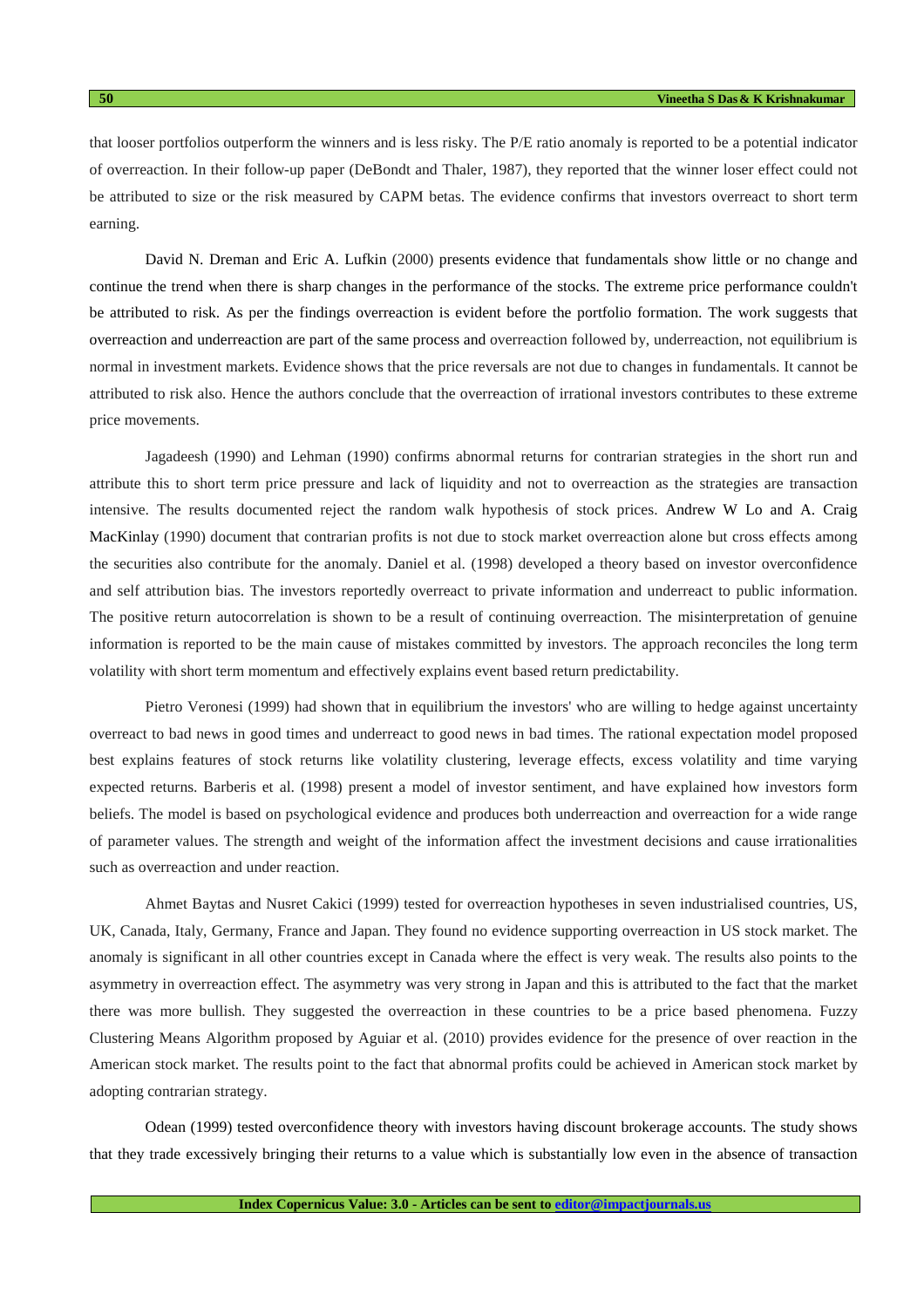costs. The sold stocks outperform the bought ones after the transaction. This anomaly is due to overestimation of private information signals. Aurora Alonso and Gonsalo Rubio (1990) examined the overreaction hypothesis within the Spanish capital market. The hypothesis found acceptable even after correcting for size when estimating excess returns. The portfolios of losers were found to outperform winners after the formation period. The size effect could not account for the anomaly.

Gishan Dissanaike (1997) investigated the evidence on the stock market overreaction hypothesis (ORH), using data from 1975 to 1991 for nearly 1,000 UK companies. The evidence supports the overreaction hypothesis, subject to certain qualification. Studies by Angelos Pepelas (2008) proved the existence of overreaction in UK stock market. The results do not support size effect and survivorship bias to be the reasons for overreaction.

Newton C A da Costa, Jr. (1994) investigated overreaction hypotheses on set of data over the period from 1970 – 1989 for the Brazilian stock market using both market adjusted and the standard Sharpe – Linter CAPM adjusted returns. The observed asymmetric price reversals were more pronounced than those reported from the US markets. The investigation suggests that the risk cannot explain the anomaly.

Spyrou et al. examined investor reaction to market shocks in UK. The investors in large capitalisation stocks were found to react efficiently to information contained in market shocks. The mid cap and small cap investors underreact to information contained in extreme events and the effect is more prominent following positive shocks. This could not be explained by calendar effects, bid ask biases and unique global financial crisis but the behavioral models provide better explanation. Robert G Bowman and David Iversonc (1998), examined the behavior of stock prices in New Zealand after a large weekly change in price and the findings suggested overreaction especially in the case of price declines. Reversals increase in magnitude as the initial price change increases and are more in the case of declines.

Eli Amir and Yoav Ganzach (1998) report that earnings forecasts are influenced by heuristics like leniency, representativeness and anchoring and adjustment. Leniency affects the level of prediction as well as its extremity and leads to overly optimistic predictions. Representativeness and anchoring and adjustment affect only the extremity of prediction. Dominance of these in prediction is based on the salience of the anchor. According to the authors forecast changes cause overreaction whereas the forecast revision leads to under-reaction. The forecast horizon has great impact on the anomalies dealt with in the paper.

Heng – Hsing Hsieh and Kathleen Hodnett (2011) examined the overreaction hypothesis on JSE Securities exchange. The results suggest stronger mean reversal for losers than winners implying prompt correction for losers than winners. The authors attribute this asymmetry to behavioral biases. Ruhani Ali et al. (2011) find strong evidence in favour of overreaction hypotheses in Malaysian stock market for periods of one to fifty two weeks. The overreaction is stronger for holding periods of one to four weeks. The looser stocks experience greater return reversals and overreaction is higher for low volume stocks. Gulin Vardar and Berna Okan (2008) examined the short term overreaction effect in Istambul Stock Exchange and the results indicate significant price reversals for winner portfolios. The effect is more significant in the prefinancial crisis period than the post – crisis period.

Yangru Wu (2003) reported that pure momentum strategy produces weak profitability in Chinese stock market for intermediate holding periods of 6-9 months. Mean reversion is strong and pure contrarian strategy outperforms the pure momentum strategy. Yong Fang (2013) tested overreaction and underreaction in Chinese stock market using ANAR-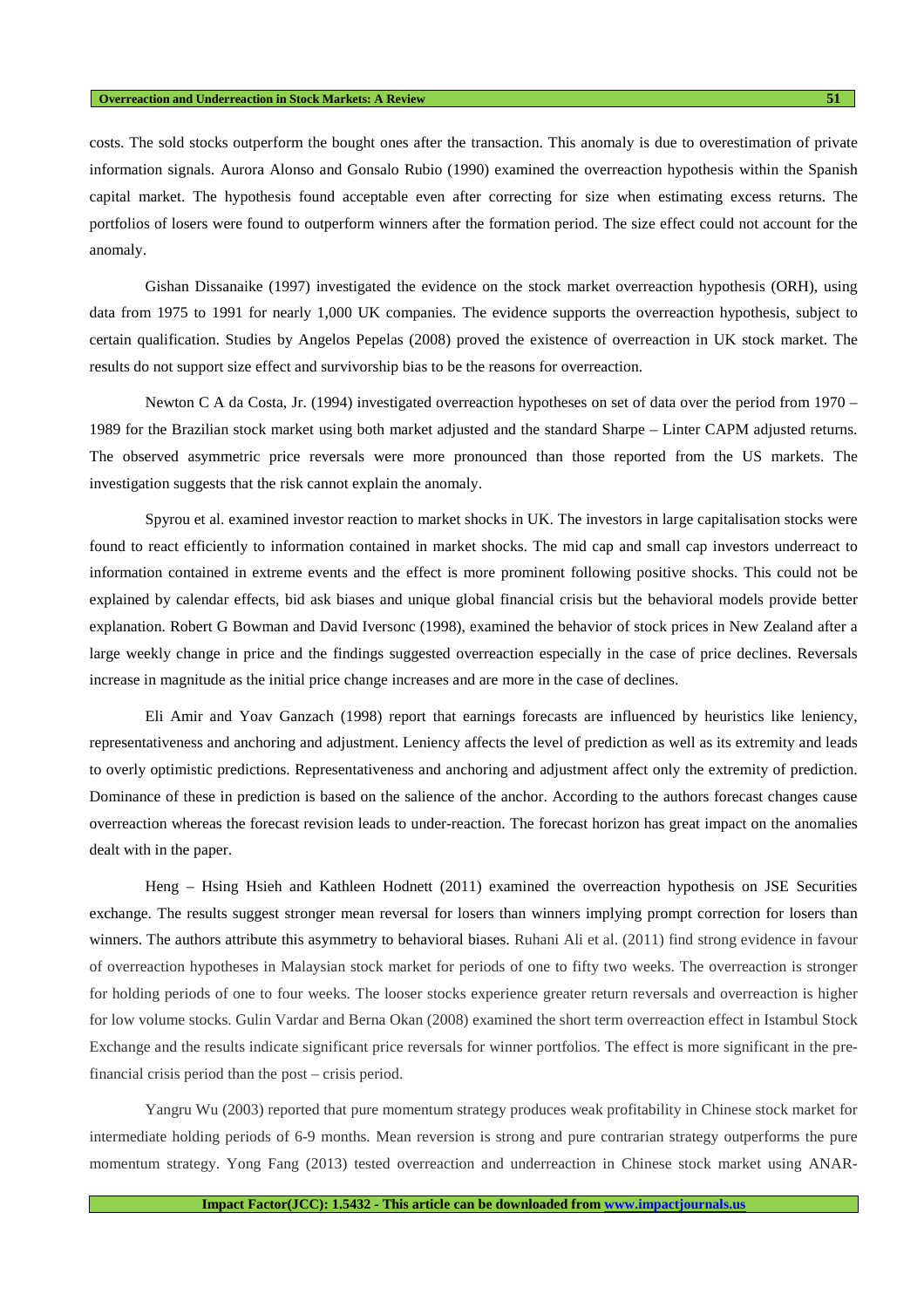TGARCH model. From the results it is clear that irrespective of the size of the stock the market underreact to good news and overreacts to bad news and asymmetry in volatility is also not significant. The work throws light into the fact that the stocks in energy, industrial and finance sectors overreact to bad news, the effect being more significant for the finance sector. Also within the bull market the evidence for overreaction to bad news and underreaction to good news are significant but it is not so for the bear market.

Considering corporate events of seasoned equity offering, stock repurchase, stock financed acquisitions and cash financed acquisitions, Padma Kadiyala and P Raghavendra Rau (2002) reports that the investors underreact to prior information as well as the information conveyed by the event. The work couldn't find any evidence supporting the overreaction hypotheses. The empirical analysis by Hu Lin et al. (2013) from 2007 to 2011 shows the existence of stock market overreaction in China. Duration of test period affects the results of analysis. Gradual weakening of overreaction with prolonged test period is reported. Risk could not account for abnormal returns.

Jean Sebastin Michel (2014) reports that overreaction in US stock market depends on forecast and firm characteristics. The findings are consistent with the idea that investors under uncertainty overweight the recent experience leading to overreaction. The Regulation Fair Disclosure approved by US Securities and Exchange Commission in 2000 aiming to reduce the information disparity between individuals and institutions could not abolish the anomaly though the intensity has come down since its introduction.

### **OVERREACTION IN INDIAN STOCK MARKET**

Dr. Mayank Joshipura provides strong evidence for short term momentum and long term contrarian profits in Indian stock market. The work proved that market overreaction followed by initial underreaction results in contrarian profits. As per the findings the momentum profit is evident in shorter horizons of six months and a year where as for longer tenure of about three years the contrarian profit is more prominent. The momentum and contrarian profits are not associated with risk adjustments. The claim of weak form of market efficiency can be discarded as strategies based on past returns could earn superior returns. Dr. Sitangshu Khatua and Dr. Hemant Kumar Pradhan (2014) addressed the impact of size, volatility and asymmetry in investors' overreaction to firm specific news. The study confirms that excess stock return depends on market volatility and the dependence is more significant for small firms. The overreaction is more on bad news and this point to informational asymmetry.

Vanita Tripathi and Shalini Aggerwal (2009) revealed the presence of statistically significant but asymmetric overreaction in Indian stock market considering overreaction in a long term perspective. The contrarian investment strategy is found to generate abnormal positive returns on market adjusted as well as risk adjusted basis. The pessimistic Indian investors show strong overreaction to bad news but do not overreact to good news. The work also challenges the informational efficiency of Indian stock market because of the possibility of contrarian investment strategy.

## **CHALLANGES TO OVERREACTION HYPOTHESIS AND ITS TESTING METHODS**

To verify the overreaction hypotheses, DeBondt and Thaler (1985) focused on stocks, with extreme capital gain or losses over the period of last five years, of NYSE. They constructed two portfolios: Winner and Loser, composing of extreme high and low performing securities respectively. They could establish the presence of significant overreaction in stock market by establishing the winner looser effect in NYSE, assuming the risk level during the formation and test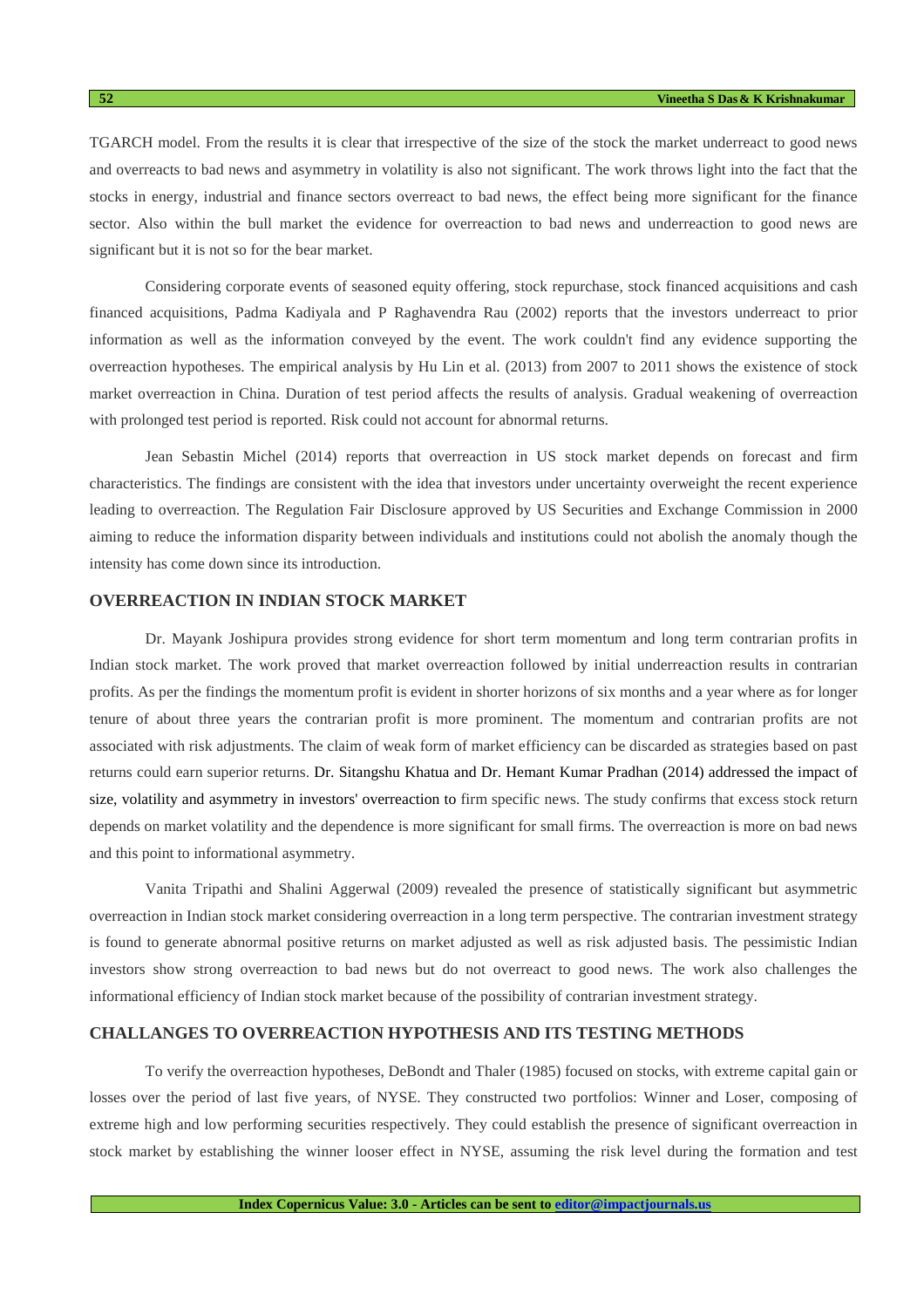periods to be the same. Chan (1988) and Ball and Kothari (1989) challenged the assumption. Zarowin (1989,1990) challenged the results and come out with evidence that the overreaction is just the manifestation of size effect. The risk adjustment and measurement biases were not taken into consideration in the model. Yet another suggestion against the overreaction model was that the return or performance reversals were significant during the month of January only.

Supriya Maheswari and Raj S Dhankar (2014) report that the studies on overreaction effect has been on the existence of short term and long term overreaction and on the reasons and sources of contrarian profits. There are conflicting and inclusive evidence on overreaction effect which are yet to be dealt with. Gishan Dissanaike (1994) argued that the arithmetic method that calculates the multiperiod return from the single period returns is inappropriate for the purpose. The estimated portfolio performance is sensitive to the method of computation and affects the findings. Multiplicative methods to cumulate the returns were reported to be superior.

#### **CONCLUSIONS**

The literature proves the existence of overreaction in various world markets at different periods of time. The method used in most of the studies is the one put forward by DeBondt and Thaler which cumulates the returns arithmetically. The results obtained are sensitive to the tools used and some authors' projects the geometrical way of cumulating returns to be superior. Extensive studies are concentrated mainly in developed economies. Many studies give contradicting proofs regarding the existence of overreaction. Experience, sophistication, demographic factors and behavioral biases cause anomalies in the investment world including overreaction and underreaction. The globalization and liberalization lead to great changes in investment behaviour and pattern throughout the world. Mayank Joshipura and Vanita Tripathi et al. report asymmetrical overreaction in India, the studies being conducted prior to 2011. The review shows that:

- Changes in investment pattern with regard to overreaction and underreaction during various investment horizons has to be dealt with in detail both in the developed and developing economies in the pre and post liberalization periods.
- The methods of testing overreaction and dependence of methods and tools used on the results are to be investigated in the global as well as Indian context.
- The existence of overreaction in India after 2011 is to be investigated and the reason for the anomaly, if it exists, is to be unearthed.

# **REFERENCES**

- I. Aguir et al. (2010), Renato Aparcido Aguiar and Roberto Moura Sales, Analysis of Overreaction and Underreaction in the American Stock market using Fuzzy Clustering Means Algorithm,  $978 - 1 - 4244 -$ 6298 – 4/10 2010 IEEE, pages 376 – 380
- II. Ahmat Baytas and Nusret Cakici (1999), Do markets overreact: International evidence, Journal of Banking and Finance 23 (1999) 1121 - 1144
- III. Andrew W Lo and A. Craig MacKinlay (1990) When are Contrarian Profits Due to Market Overreaction?, the Review of Financial Studies, Vol. 3, No. 2, 175-205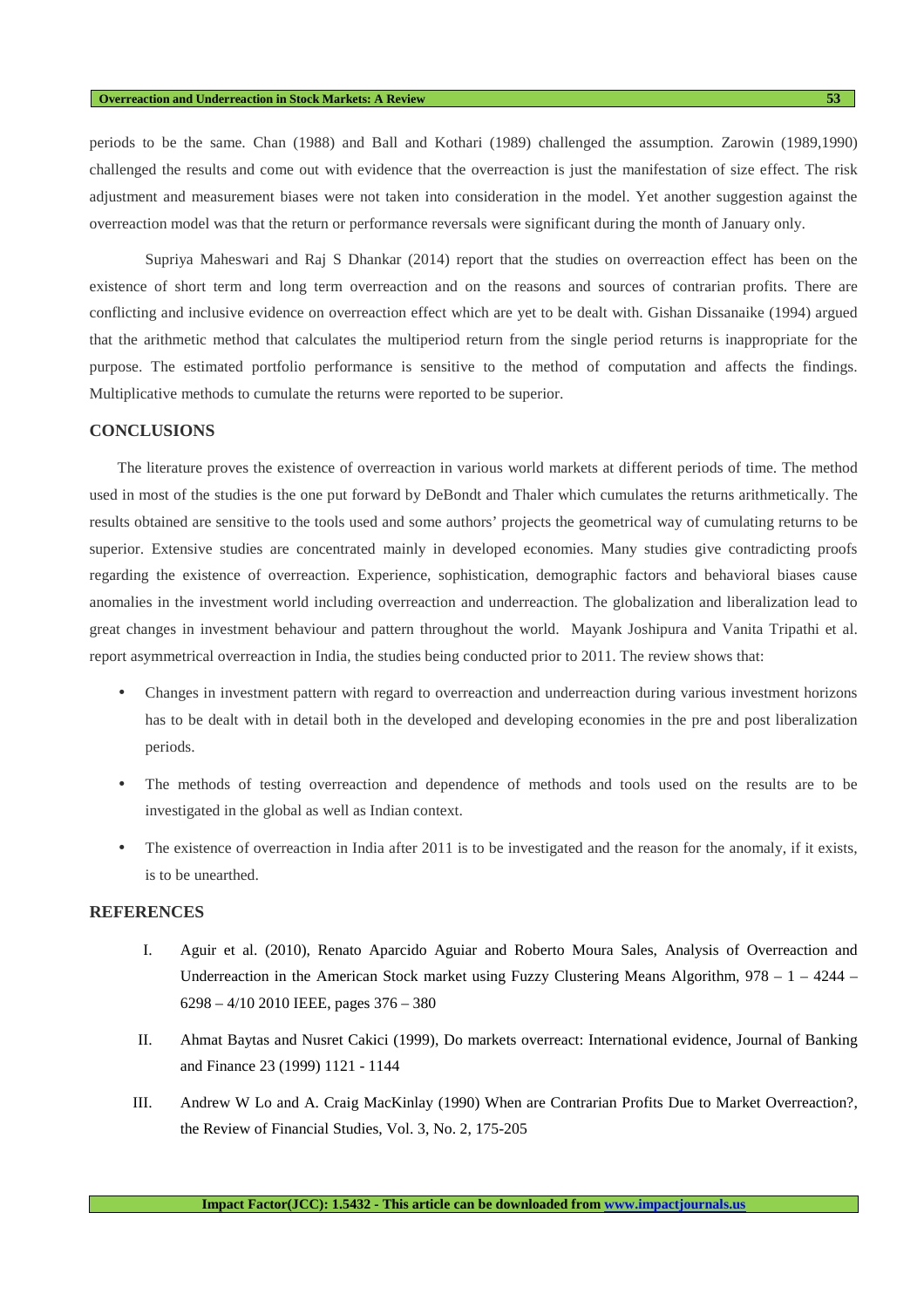- IV. Angelos Pepelas (2008), Testing the Overreaction Hypotheses in the UK Stock Market by using Inter & Intra Industry Contrarian Strategies, Working Paper, October 2008, SSRN ID 1282776
- V. Aurora Alonso and Gonsalo Rubio (1990), Overreaction in the Spanish equity market, Journal of banking and finance, Volume 14, Issue 2-3, August 1990, Pages 469–481
- VI. Ball, R., Kothari, S. (1989), Non Stationary Expected Returns: implications for test market efficiency and serial correlations in returns, Journal of Financial Economics, 38, 79 – 107.
- VII. Barberis et.al (1998) Nicholas Barberis, Andrei Shleifer and Robert Vishny, A model of investor sentiment, Journal of Financial Economics 49 (1998) 307*Ð*343, February 1998
- VIII. Bowman, R., & Iverson, D. (1998), Short run overreaction in New Zealand Stock Market. Pacific Basin Finance Journal 6, 475 – 491.
- IX. Chan, K. (1998) On the Contrarian Investment Strategy. Journal of Bussiness,61, 147 163
- X. Daniel et.al (1998), Kent Daniel, David Hirshliefer and Avinidhar Subramoniam, Investor Psychology and Security Market Under and Overreactions, The Journal of Finance. Vol. LIII, No.6. December 1998, pages 1839 – 1885.
- XI. David N. Dreman and Eric A. Lufkin (2000), Investor Overreaction: Evidence That Its Basis Is Psychological, Journal of Psychology and Financial Markets, Vol. 1, No. 1 61 – 75
- XII. DeBondt et.al (1985), Werner F.M. De Bond; Richard Thaler, Does the Stock Market overreact?, The Journal of Finance, Vol. 40, No. 3, July 1985, pages 793 – 805
- XIII. DeBondt et.al (1987), Werner F.M. De Bond; Richard Thaler, Further evidence of investor overreaction and stock market seasonality, Journal of Finance 42, 557-581.
- XIV. Dr. Mayank Joshipura, Does the stock market overreact? Empirical evidence of contrarian returns from Indian markets, http://nseindia.com/content/research/res\_paperfinal223.pdf
- XV. Dr. Sitangshu Khatua and Dr. Hemant Kumar Pradhan (2014), Examining overreaction in Indian Stock Market for Quarterly News, Vol. 4 No. 1, ISSN 2158 – 8708 (online), DOI 10.5195/emaj.2014.57.
- XVI. Eli Amir and Yoav Ganzach (1998), Overreaction and underreaction in analysts' forecasts, Journal of Economic behavior & Organization, Vol. 37, 333 – 337
- XVII. Fama E (1970), Efficient capital markets: a review of theory and empirical work, Journal of Finance, 25,  $383 - 417$ .
- XVIII. Gishan Dissanaike (1994), On the computation of returns in tests of the stock market overreaction hypothesis, Journal of Banking and Finance 18 (1994) 1083 - 1094
- XIX. Gishan Dissanaike (1997), Do Stock Market Investors Overreact?, Journal of Business Finance & Accounting, Volume 24, Issue 1, pages 27–50, January 1997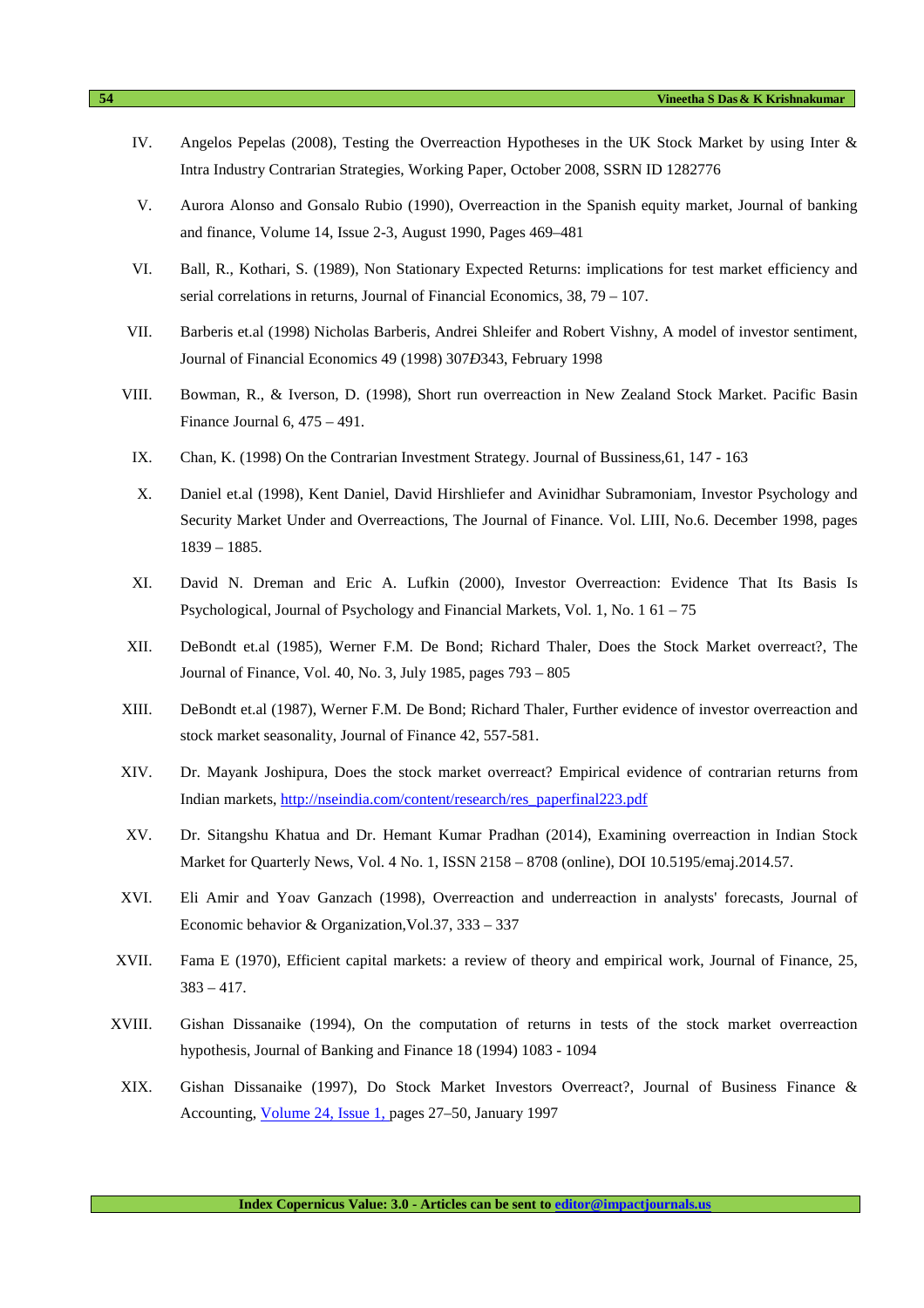#### **Overreaction and Underreaction in Stock Markets: A Review 55**

- XX. Gulin Vardar and Berna Okan (2008), Short Term Overreaction Effect: Evidence on the Turkish Stock Market, International Conference on Emerging Economic Issues in Globalizing World, Izmir, 2008
- XXI. Heng Hsing Hsieh and Kathleen Hodnett (2011), Timing of Mean Reversals on JSE Securities Exchange (JSE): the Case of South Africa, Journal of Applied Finance and Banking, vol.1 no.1, 2011,107 -130.
- XXII. Hu Lin et al. (2013), Hu Lin, Sha Zi Jun, Liu Xiu Yi, Chen Wen Jun, An Empirical Study on the Overreaction of Shanghai Stock market, http://dx.doi.org/10.4236/chnstd.2013.21004
- XXIII. Jean Sebastien Michel (2014), Stock Market Overreaction to Management Earnings Forecasts, Cahier de researche/Working paper 13 – 19
- XXIV. Jegadeesh, (1990), Evidence of predictable behavior of security returns, Journal of Finance 45, 881-898.
- XXV. Lehmann, Bruce, 1990, Fads, martingales and market efficiency, Quarterly Journal of Economics 105, 1-28.
- XXVI. Newton C A da Costa, Jr. (1994), Overreaction in the Brazilian Stock Market, Journal of Banking and Finance 18 (1994), 633 – 642,
- XXVII. Odean (1999), Terrance Odean, Do Investors Trade Too much, American Economic Review, December 1999, Pages 1279 – 1298
- XXVIII. Padma Kadiyala and P Raghavendra Rau (2002), Investor Reaction to Corporate Event announcements: Under-reaction or Over – reaction?, Journal of Business, May 2002, SSRN id 249979
- XXIX. Pietro Veronesi (1999), "Stock Market Overreaction to Bad News in Good Times: A Rational Expectations Equilibrium Model", The Review of Financial Studies, Winter 1999, Vol. 12, No. 5, 975 – 1007.
- XXX. Ruhani Ali et.al (2011), Rhani Ali, Zamri Ahmad and Shangkari V Anusakumar, Stock Market Overreaction and Trading Volume: Evidence from Malaysia, Asian Academy of Management Journal of Accounting and Finance, Vol. 7 No. 2, 103 -119
- XXXI. Spyros Spyrou, Konstantinos Kassimatisand Emilio Galariotis, Short term Overreaction , Underreaction and efficient reaction: Evidence from London Stock Exchange
- XXXII. Supriya Maheswari and Raj S Dhankar (2014), A Critique of Overreaction effect in the Global Stock Markets over the past three decades, IOSR Journal of Business Management Vol. 16, Issue  $4, 25 - 32$
- XXXIII. Vanita Tripathi and Shalini Aggerwal (2009), The Overreaction Effect in the Indian Stock Market, Asian Journal of Business and Accounting, 2(1&2), 2009, 93-114 ISSN 1985-4064
- XXXIV. Yangru Wu (2003), Momentum Trading, Mean Reversals and Overreaction in Chinese Stock Market, sem\_paper\_0\_5\_wu-paper031231, December 2003
- XXXV. Yong Fang (2013), "Empirical Study on Overreaction and Underreaction in Chinese Stock Market Based on ANAR-TGARCH model", Journal of Financial risk management, Vol. 2 No. 4, 71 – 76
- XXXVI. Zarowin, P. (1989). Does stock market overreact to corporate earnings information? Journal of Finance, 44, 1385 – 1399.